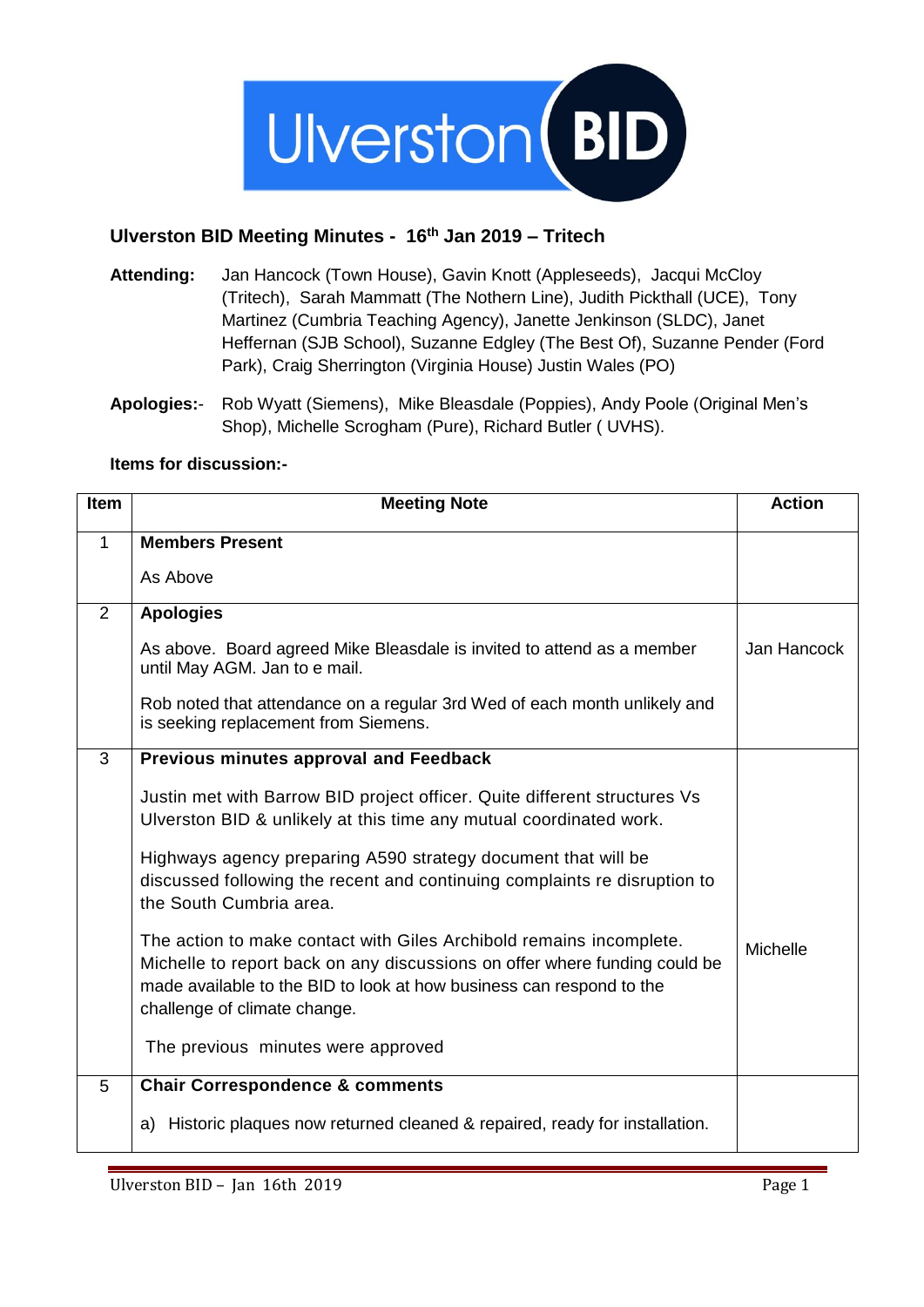|   | b) We have an invitation to attend National Business Crime Solutions<br>conference in Nottingham on 28 <sup>th</sup> Feb if any board member would like to<br>go.                                                                                                                                                                                                                                                                                                                                                       |        |
|---|-------------------------------------------------------------------------------------------------------------------------------------------------------------------------------------------------------------------------------------------------------------------------------------------------------------------------------------------------------------------------------------------------------------------------------------------------------------------------------------------------------------------------|--------|
|   | View from Hoad press release complete and in the Westmorland Gazette.<br>C)                                                                                                                                                                                                                                                                                                                                                                                                                                             |        |
|   | Jan attended meeting of Finance and General Purposes Committee re "A"<br>d)<br>boards in the town. Seen as getting somewhat out of control and in some<br>instances an obstacle to pedestrians, particularly disabled and general<br>traffic. Justin will liaise with Ralph Spours to speak to individuals where<br>appropriate. Overall a heavy hand ban is not envisaged from Town<br>Council. More official & additional signage (figure pointers etc.) may well<br>be useful and address growing perceived problem. | Justin |
|   | Noted that Criag Fox & Anita Garnett still registered at Company's House.<br>e)<br>Jacqui to check and remove.                                                                                                                                                                                                                                                                                                                                                                                                          | Jacqui |
|   | Shop front improvement scheme run by TC to be added to BID web site.<br>f                                                                                                                                                                                                                                                                                                                                                                                                                                               | Justin |
| 5 | <b>Finance</b>                                                                                                                                                                                                                                                                                                                                                                                                                                                                                                          |        |
|   | Jacqui table the usual comprehensive status. Highlights include :-                                                                                                                                                                                                                                                                                                                                                                                                                                                      |        |
|   | Spends this year forecast to exceed income by $~50\%$ (if all commitments<br>are delivered) with inclusion of town free Wi-Fi in budget.                                                                                                                                                                                                                                                                                                                                                                                |        |
|   | Net income from levy $\sim$ £98k this year.                                                                                                                                                                                                                                                                                                                                                                                                                                                                             |        |
|   | Some dispute ongoing with regard to Post Office delivery service bill for<br>business directory. In hand.                                                                                                                                                                                                                                                                                                                                                                                                               |        |
|   | Cash @ Bank £106k.                                                                                                                                                                                                                                                                                                                                                                                                                                                                                                      |        |
| 6 | <b>Justin's Report &amp; Updates</b>                                                                                                                                                                                                                                                                                                                                                                                                                                                                                    |        |
|   | Justin tabled a report for potential projects in 2019 for consideration. We<br>have an opportunity to continue to develop Ulverston for business and the<br>community from BID activity and this will also provide additional evidence<br>for a positive result for the 2020 vote for BID continuation.                                                                                                                                                                                                                 |        |
|   | The services would be offered to the BID levy payers free of charge. The<br>Highlights are:-                                                                                                                                                                                                                                                                                                                                                                                                                            |        |
|   | Professional Business Training (April 19 to July 19). Utilising the<br>professional course at Kendal and Barrow for H&S in workplace, IT skills<br>improvements, Food safety in catering, Fire safety, Emergency First Aid,<br>Social media skills, Window dressing etc.                                                                                                                                                                                                                                                |        |
|   | Providing hanging baskets (and brackets where reqd) for businesses to<br>enhance the Ulverston in Bloom work.                                                                                                                                                                                                                                                                                                                                                                                                           |        |
|   | Follow up on parking initiatives with SLDC.                                                                                                                                                                                                                                                                                                                                                                                                                                                                             |        |